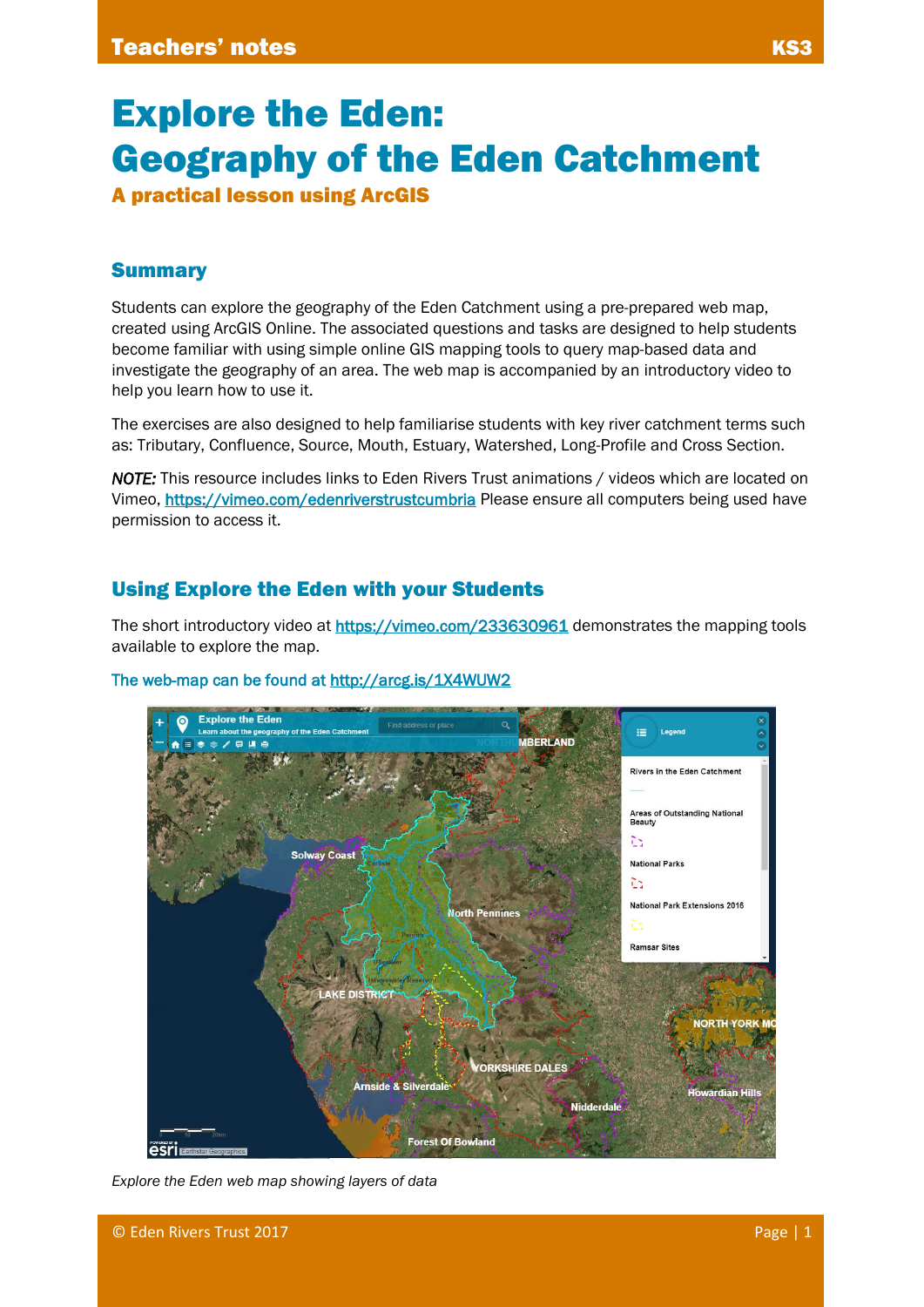## Suggested Questions

#### Map-based GIS questions

- Q1. What is the area of the River Eden Catchment? (Hint: click on the catchment and more information will pop up.)
- A. 2,349.71 km<sup>2</sup>
- Q2. What is the straight-line distance between Penrith and Carlisle in both miles and kilometres? (Hint: use the measure tool to measure the distance from the centre of one place to the centre of the other)
- A. Approx. (from centre to centre) 17.7 miles/28.5 km
- Q3. How long is the River Eden in kilometres? Describe two methods by which you could find this information out from the web map.
- A. 128.43 km. Find out by clicking on the river and one of the pop-up tabs will tell you, or click on the blue star at the source of the river. You could also try and trace the length of the river using the line measurement, but this would not give an accurate measurement.
- Q4. Using the pre-set bookmarks, zoom to Ullswater. What is the area of the lake? (Hint: work it out using the measure 'area' function.)
- A. Approx. 9.25 Sq Kilometres
- Q5. Find the village of Armathwaite (Hint: If you don't know where it is, use the search function to search for Armathwaite, Cumbria). Which is the nearest village to Armathwaite by straight-line distance, and how far away it is?
- A. Ainstable, distance approx. 1.5 miles/2.6 km.
- Q6. How many National Parks (including National Park Extensions 2016) and Areas of Outstanding Natural Beauty (AONB) are there within the Eden Catchment? Can you name them?
- A. 4 x National Parks: Lake District National Park, Northumberland National Park, Yorkshire Dales National Park, Yorkshire Dales National Park Extension (2016), 2 x AONBs: Solway Coast AONB & North Pennines AONB.
- Q7. Of the National Parks found within the Eden Catchment which was the most recent to be designated and when was it designated?
- A. Yorkshire Dales National Park Extension (2016).
- Q8.Name three different conservation and/or landscape designations found within the Solway Estuary.
- A. RAMSAR site, Special Area of Conservation, Site of Special Scientific Interest (SSSI), AONB.
- Q9. What are the RAMSAR Designated Wetlands found in the North-West of the Eden Catchment called?
- A. Upper Solway Flats & Marshes.

#### Exercise:

a) Print out a map of the whole Eden Catchment which shows only the catchment boundary, rivers and lakes.

b) Change the base map to something other than the aerial imagery. You can choose which you think looks best.

C) Add 1) a title to your map (include your name in this) and 2) a legend to the map